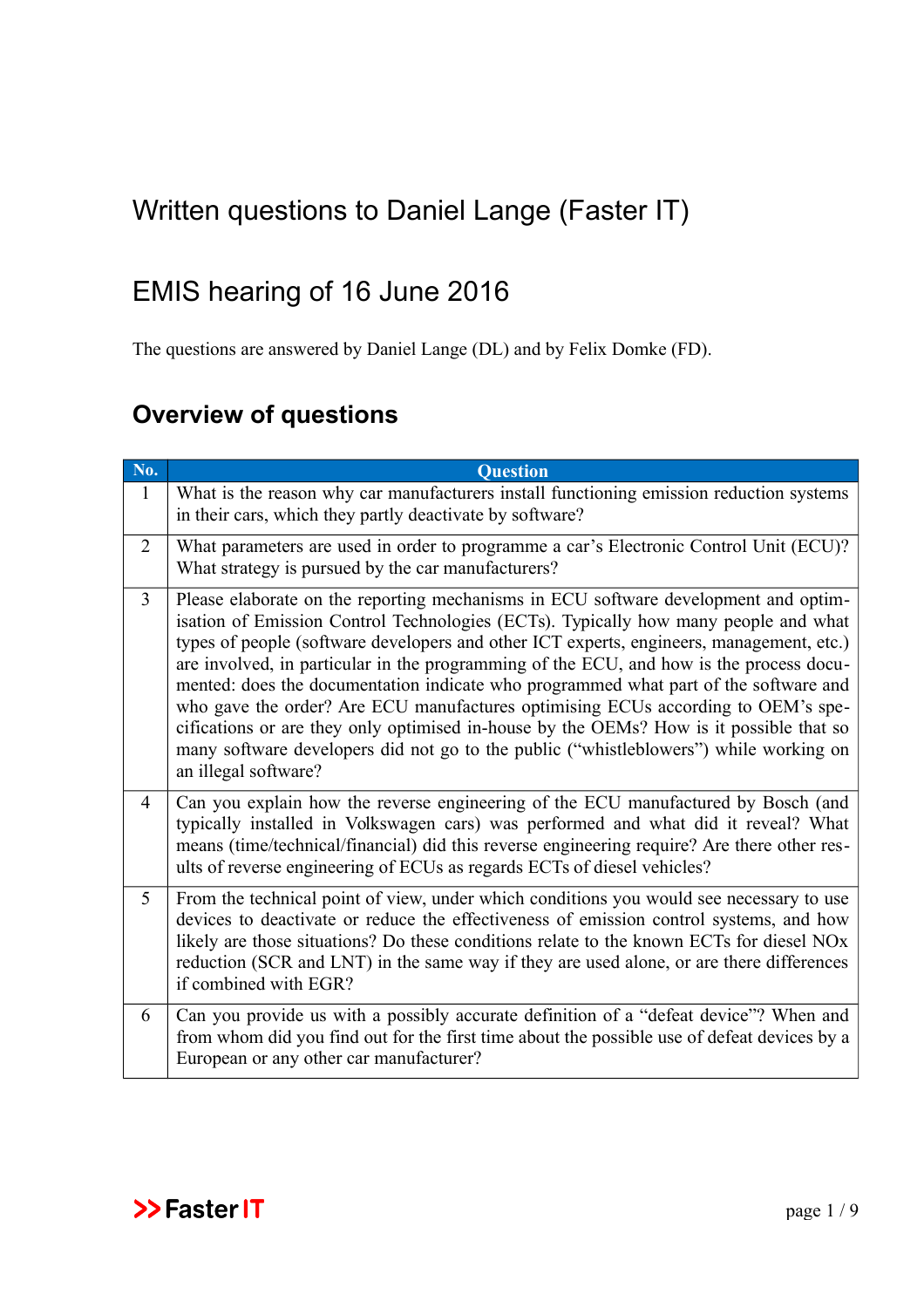[Written questions to Daniel Lange \(Faster IT\)](#page-0-0) Overview of questions

| <b>No.</b> | <b>Question</b>                                                                                                                                                                                                                                                                                                                                                                                                                                                                                                                                                     |
|------------|---------------------------------------------------------------------------------------------------------------------------------------------------------------------------------------------------------------------------------------------------------------------------------------------------------------------------------------------------------------------------------------------------------------------------------------------------------------------------------------------------------------------------------------------------------------------|
| 7          | According to your experience and knowledge what are the reasons for optimisation of<br>ECU with regards to the effectiveness of ECT in diesel vehicles? If the ECU optimisation<br>renders ECT ineffective during all or most of the driving of the vehicle under average nor-<br>mal conditions and outside laboratory testing, as revealed by ongoing investigations in the<br>EU (FR, DE, UK), are those optimisation falling under the category of defeat devices?                                                                                              |
| 8          | Is it possible to distinguish between test results from cars with normally functioning soft-<br>ware systems and test results from cars with defeat devices (or raise reasonable suspi-<br>cions)?                                                                                                                                                                                                                                                                                                                                                                  |
| 9          | Is it possible to develop a "cheat device" that can be used as a cycle beating technology in<br>RDE-tests? If not, why not? If yes, how could it be prevented? Will more rigorous and<br>well-designed type approval procedure be sufficient to prevent the use of defeat devices?<br>Could including a specific test for detection of various defeat devices during the type-ap-<br>proval, conformity of production and in-service conformity tests be a solution? How diffi-<br>cult would it be to develop a software test as part of the type approval system? |
| 10         | In connection to the previous question and answers, would you support the view that de-<br>feat devices can be detected by currently available instruments and testing methods, or<br>would you share the view that more sources are necessary to invest in defeat devices<br>screening in the test laboratories? Or would you see the current problems rather in the<br>way how the test laboratories carry out the tests (e.g. test cycles) in comparison to robust<br>on-road testing enabling to verify defeat strategies?                                      |

## **Individual answers**

1 What is the reason why car manufacturers install functioning emission reduction systems in their cars, which they partly deactivate by software?

DL: Using the emissions reductions systems comes at a cost, e.g. the consumption of DEF (Diesel Exhaust Fluid, brand name "AdBlue") or the wear on the catalytic material inside the catalytic converter or the piling up of soot and ash inside a particulate filter. The emissions reduction systems are designed to (as closely as possible) meet the allowed emissions in the regulated gases and particles when fully operational. This may go to the point of some cars being barely drivable when in emissions testing mode ("dyno mode"). The emissions reduction systems are primarily optimized to meet the tests. These tests, esp. the NEDC (New European Driv-ing Cycle<sup>[1](#page-1-0)</sup>), do not reflect the bandwidth of real world usage scenarios. Thus car manufacturers have to optimise for other usage scenarios as well. And in the past there was little incentive to do so and still keep an optimum in emissions of the regulated gases.

<span id="page-1-0"></span><sup>1</sup> "New" as in last updated 1997.

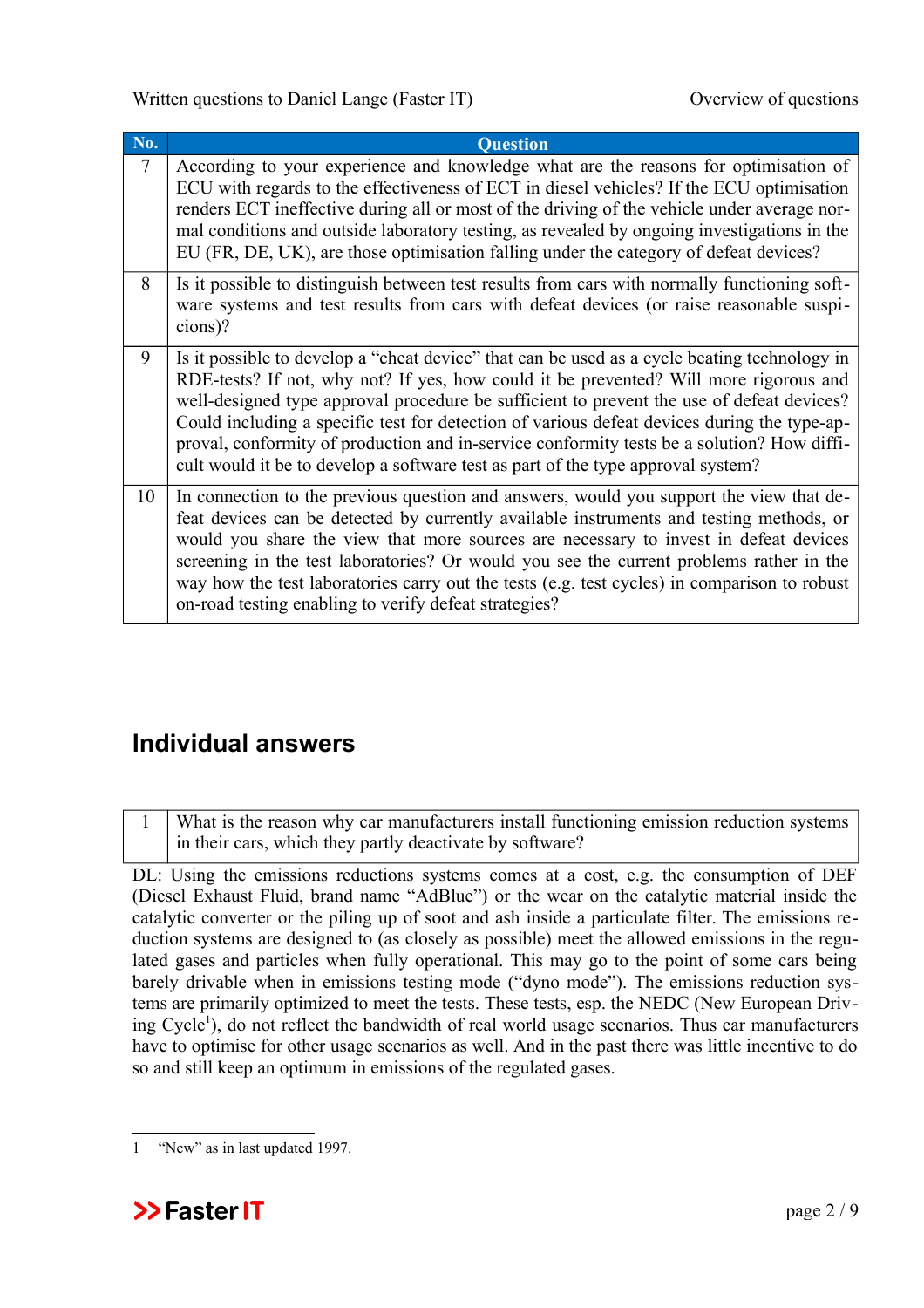2 What parameters are used in order to programme a car's Electronic Control Unit (ECU)? What strategy is pursued by the car manufacturers?

DL: The software inside an engine ECU is mostly programmed to emulate models of physical processes. So a module may e.g. estimate the consumption of petrol by counting the injections. This number, together with estimated pressures in the air intake and measured temperatures before and after the engine block may then be used to calculate a raw  $NO<sub>x</sub>$  emissions value. Which in turn may impact the amount of DEF being injected.

The software inside the ECU is often partially created by modelling the physical processes from scientific research and physical testing. The models are then adopted to engine specifics through configuration and calibration (tuning). This process involves iterative physical testing. And the reduction of physical tests is one of the foremost cost down measures in vehicle development. Automotive engineers are always complaining they do not have enough hardware of upcoming vehicles and engines to test. So the calibration/tuning phase has come under pressure in the last decade to be less iterative and e.g. use more up-front simulation work instead.

The whole approach to engine software development can probably be best explained historically. Physical implementations of control technology have been gradually replaced by software. And then these implementations continued to grow but kept the inherited pattern of model + configuration + calibration.

3 Please elaborate on the reporting mechanisms in ECU software development and optimisation of Emission Control Technologies (ECTs). Typically how many people and what types of people (software developers and other ICT experts, engineers, management, etc.) are involved, in particular in the programming of the ECU, and how is the process documented: does the documentation indicate who programmed what part of the software and who gave the order? Are ECU manufactures optimising ECUs according to OEM's specifications or are they only optimised in-house by the OEMs? How is it possible that so many software developers did not go to the public ("whistleblowers") while working on an illegal software?

DL: The development of an engine ECU requires the close co-operation of the core engine developers, software engineers, configuration engineers, various testing function (engine, full vehicle, regulatory compliance, …), purchasing, legal departments and the target (launch) markets usually represented via sales & marketing functions. Typically multiple hundred people are involved in engine development on the side of an OEM (car manufacturer) and a similar amount of people at various suppliers, usually including the manufacturer of the ECU, external developers, testing companies / facilities and companies involved in vehicle certification for the target markets. The process is documented at minuscule details e.g. every change needs a change request document and various levels of approval, every software release is accompanied by change documentation and test results from automatic and/or manual test runs. It is always possible to identify who requested a change, who authorized it, who implemented it and who tested / signed it off.

Due to the principle explained in Q2 above (model  $+$  configuration  $+$  calibration) of ECU development ECU manufacturers need to adjust the model or the model capabilities (e.g. variable mappings) quite frequently so there is a constant back and forth between the ECU manufacturer and the OEM. The OEM can set variables (=turn knobs) but when it needs new variables or changed behaviour it specifies a change request against the ECU manufacturer so that a new

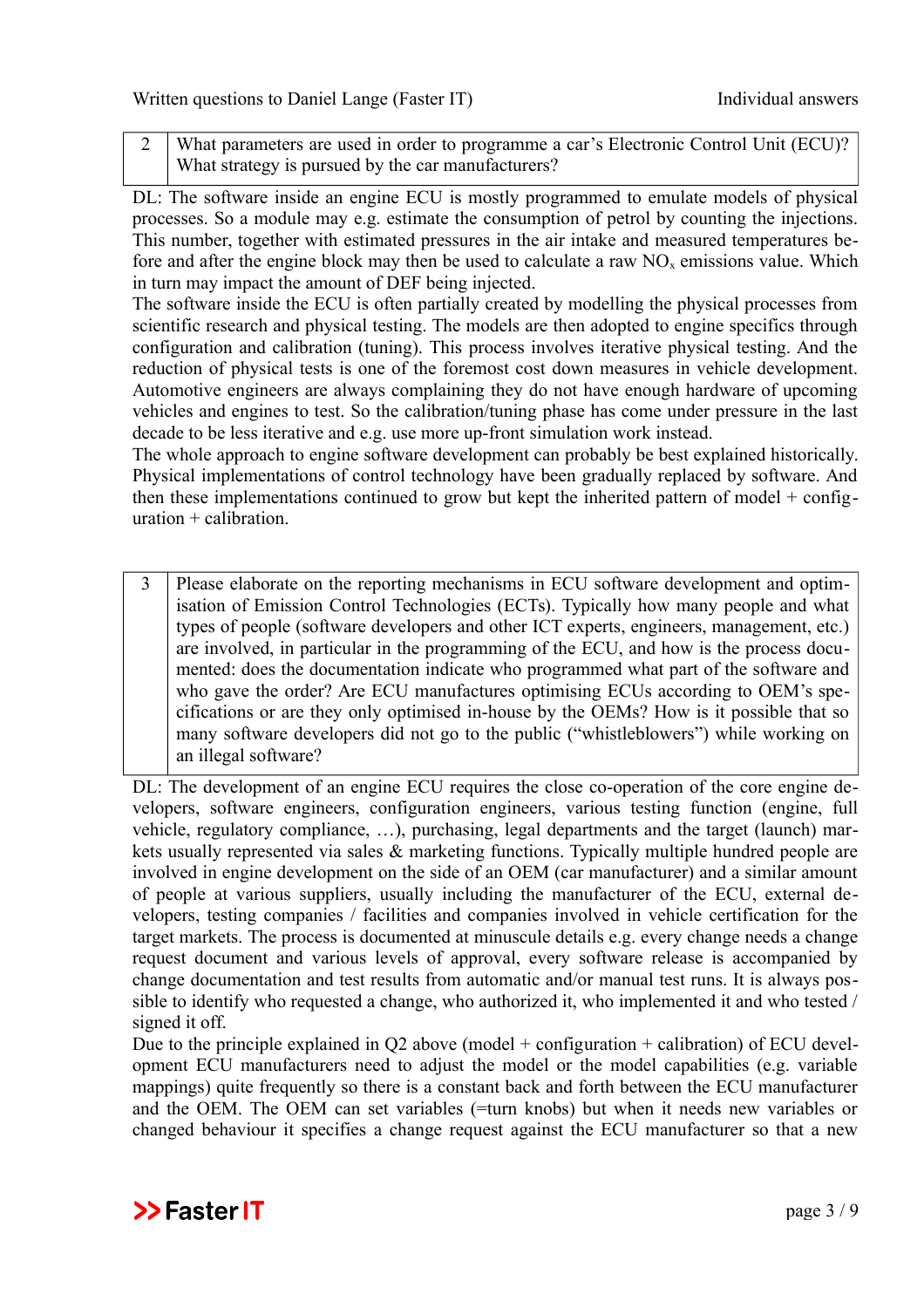knob to set is implemented and exposed as a configurable variable. Usually a few "resident engineers" are on-site with the OEM and take part in joint test-drives to facilitate the back-andforth.

Whistleblowers do not have a sufficient legal protection in Europe. See the inability/unwillingness of the European Community member states to grant asylum to Mr. Snowden. So while I believe many people will have had doubts and may have tried internal ways to get their companies to comply with the intent of regulation (and not barely the letters or not even that), risking the excellent salary at an OEM for an extended stay under legal scrutiny and away from their families didn't seem a sufficiently compelling option.

4 Can you explain how the reverse engineering of the ECU manufactured by Bosch (and typically installed in Volkswagen cars) was performed and what did it reveal? What means (time/technical/financial) did this reverse engineering require? Are there other results of reverse engineering of ECUs as regards ECTs of diesel vehicles?

FD: For the particular ECU of the Volkswagen Sharan (MY2012) that was analysed, a Bosch EDC17, the goal was to find both the mechanism that was used to detect the test cycle, as well as the effect of that detection on emission control.

The analysis revealed - slightly simplified - that the method of detection was to monitor the driven distance over time (since engine start), and comparing that with the expected distance (at a given time) when driving a test cycle (NEDC in this EU5 car, but further analysis of other market's cars showed similar treatment for corresponding test cycles). Further, a few environmental variables have to be in the correct range as well, most notably fuel temperature.

It also revealed that detection of the test cycle, on this particular SCR-equipped car, would cause the SCR system to be forced back into a "full model" ("NH3 storage model" with on-board efficiency checks enabled), whereas the car by default – due to parameters being set appropriately – operates in a "simplified model" (that does not take NH<sub>3</sub> storage into account, and has all efficiency checks disabled), which was configured to limit DEF dosing. The result is that the car operates more clean in detected test situations than in most non-test situations. (Further analysis showed that other parameters outside the SCR system, for example EGR, are also affected by the switch.)

In general, reverse engineering an ECU can be performed in the following way:

- 1. The first step is to obtain a binary image of the used firmware (i.e., the software in the computer-readable format that it is stored in the ECU). This can either be retrieved directly from an ECU (often by using existing diagnostic features), or it can be obtained from a software update for the ECU (which are sometimes made available to end-users).
- 2. The second step is to convert the binary (computer-readable) image into human-readable text. A program called "disassembler" can reverse one of the final steps (the "assembler" stage) of the translation from the original source code and the binary. However, the "disassembler" cannot recover all details that have been present in the original source code (i.e. the form that was used to initially develop the software) – for example all names, comments and some higher-level structures are lost in the process and cannot be retrieved automatically, and must be reverse-engineered by hand, sometimes helped by semi-automated tools.
- 3. The third step is to understand enough of the software structure from the disassembly to find individual functionality. For the Volkswagen ECU, FD initially targeted find-

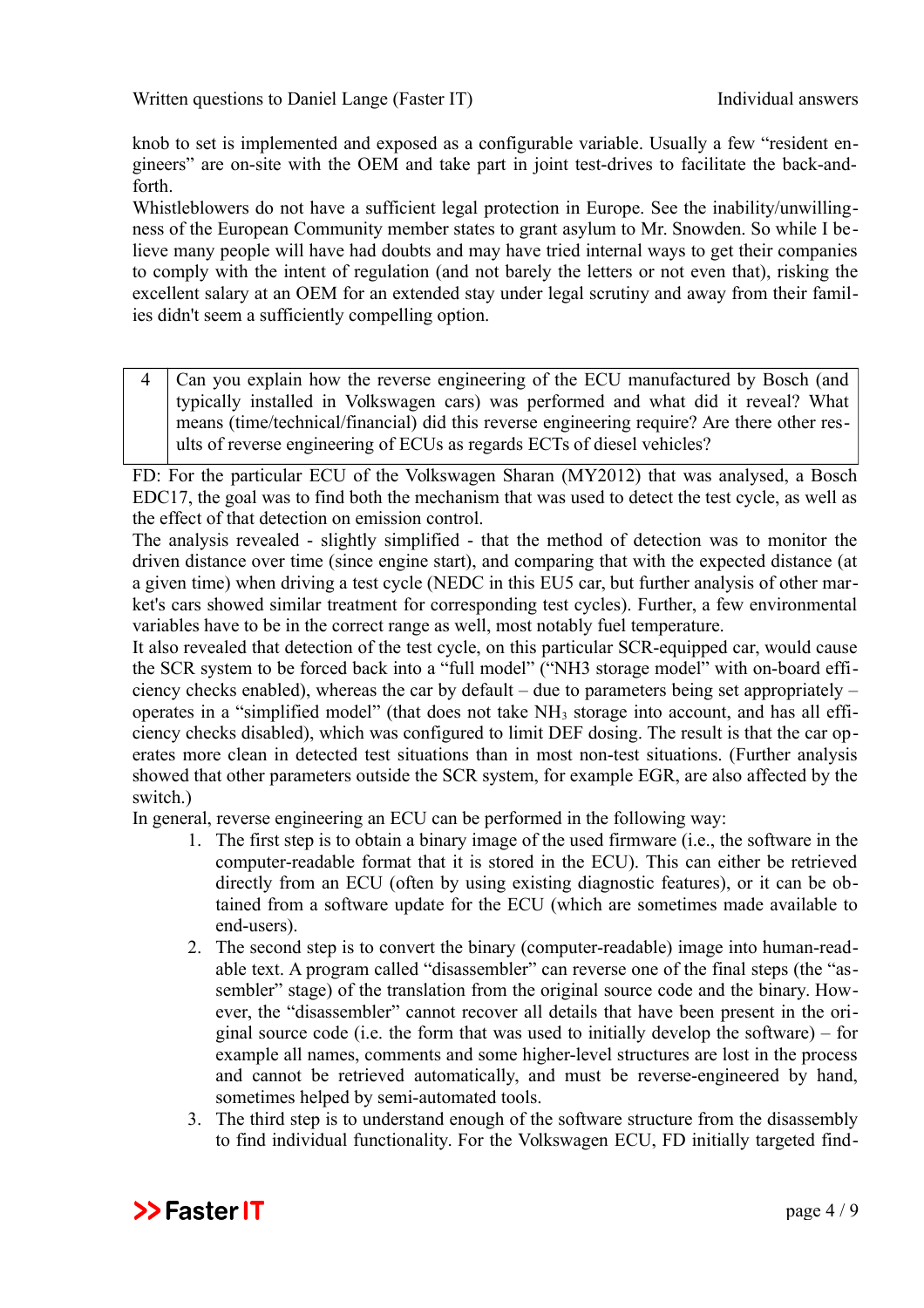ing the SCR functionality. Helpful pointers are error codes that relate to SCR (which can be found in the disassembly), or standardized measurement methods (OBD-II functionality).

- 4. To help this step, live data of the internal variables can be obtained from the vehicle during operation. Usually the diagnostic functionality available over the OBD-II bus does not only allow to read standardized measurements, but also allows to read ECUspecific data ("read-memory-by-address"). This allows to capture most internal ECU state, and allows to verify if important functionality (that has been reversed in the previous step) has been understood correctly by comparing expected with actual outputs.
- 5. Once enough of the functionality is understood, a hypothesis of a defeat device can be verified. For example, the hypothesis for the Volkswagen ECU was, after observing that it usually operates in the "simplified SCR model", that the car switches to the "full model" during a test cycle. The goal then was to find conditions that would force the software to switch to the full model. Analysing the possible conditions that would cause such a switch lead to the discovery of a function that would lookup "time since engine start" to a minimum and maximum value (using two piecewise-linear curves), which were compared to the actually driven distance. Plotting these curves against the NEDC reference curves showed a close fit. A prediction was made that when these conditions are satisfied, the car would switch to the main model, increase DEF dosing, and finally produce fewer  $NO<sub>x</sub>$  in otherwise similar driving conditions.
- 6. Finally, this prediction must be verified. In the Volkswagen case, it's possible to satisfy all conditions by driving a reasonably correct NEDC cycle within a specific temperature window. Live data (as well as tailpipe measurements) were collected from such a test, and the hypothesis of the "switch" was successfully verified. Further driving cycles with targeted, intentional deviations from the required conditions at specified times, while monitoring the internal ECU data, ensured that the criteria were understood correctly and were not a just co-incidence.

It must be stressed that even with a full understanding of the exact conditions that are used to "switch" the motivation behind these conditions can't be shown. The result of reverse-engineering an ECU cannot be the detection of a defeat device; it can only show which exact conditions exist that cause a reduction in the ECT efficiency. It's up to the car manufacturer to find (or fail to find) a sufficient technical explanation why the found conditions are necessary for engine protection and/or safety, and don't represent a defeat device as described in the law.

5 From the technical point of view, under which conditions you would see necessary to use devices to deactivate or reduce the effectiveness of emission control systems, and how likely are those situations? Do these conditions relate to the known ECTs for diesel NOx reduction (SCR and LNT) in the same way if they are used alone, or are there differences if combined with EGR?

DL: There is a well known definition for AECDs (Auxiliary Emissions Control Devices) in US regulation ("*Auxiliary Emission Control Device* (AECD) means any element of design which senses temperature, vehicle speed, engine RPM, transmission gear, manifold vacuum, or any other parameter for the purpose of activating, modulating, delaying, or deactivating the operation of any part of the emission control system." from [40 Code of Federal Regulations \(CFR\)](https://www.law.cornell.edu/cfr/text/40/86.1803-01) [86.1803-01\)](https://www.law.cornell.edu/cfr/text/40/86.1803-01)

The European directive made this the basis for describing the "defeat device" directly as "'*defeat*

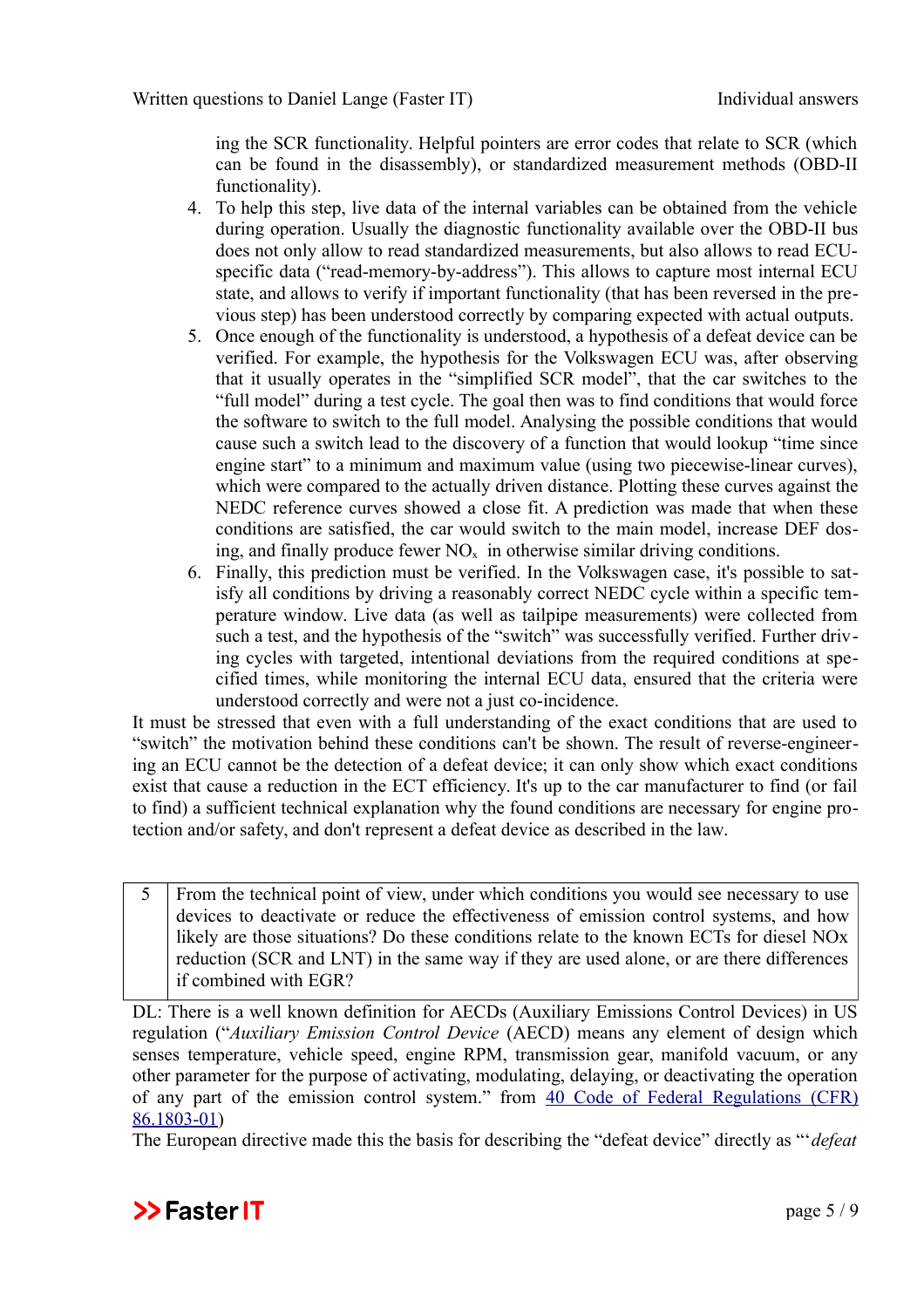[Written questions to Daniel Lange \(Faster IT\)](#page-0-0) Individual answers

*device*' means any element of design which senses temperature, vehicle speed, engine speed (RPM), transmission gear, manifold vacuum or any other parameter for the purpose of activating, modulating, delaying or deactivating the operation of any part of the emission control system, that reduces the effectiveness of the emission control system under conditions which may reasonably be expected to be encountered in normal vehicle operation and use[.]"

from [REGULATION \(EC\) No 715/2007\)](http://eur-lex.europa.eu/LexUriServ/LexUriServ.do?uri=OJ:L:2007:171:0001:0016:EN:PDF)

The US American wording makes it more simple to explain: AECDs may be necessary to protect the engine during a startup phase (of may be 30 seconds or a minute) and in extreme conditions (e.g. when overheating). If they are increasing emissions (EI-AECDs – Emission Increasing AECDs) they must be declared and justified during vehicle certification. Now much around the Diesel emission scrutiny for Opel, Daimler, Renault, Fiat or Peugeot is around EI-AECDs that are very "generous" with arguing for engine protection in a way that they work fully only in the incidental temperature window used for testing (usually 20-30°C) and reduced the emissions treatment outside a manufacturer specific temperature window that lies around that testing temperature window.

EI-AECDs should be the exception (as in  $\leq 1\%$  of the vehicle operation) and the EU regulation finds the excellent wording "under conditions which may reasonably be expected to be encountered in normal vehicle operation and use". We seem to just lack the ability (or willingness) to enforce this.

EGR cools the engine (as there is less combustible material in one intake stroke compared to a Non-EGR operation) and thus helps to reduce the  $NO<sub>x</sub>$  formation right at the source. There are issues with "too much EGR" e.g. around drivability, particulate mass production and water depositing in the intake but here again "switching off" is the cheap route, solving the problem by good engineering the better route but obviously more costly and time consuming.

6 Can you provide us with a possibly accurate definition of a "defeat device"? When and from whom did you find out for the first time about the possible use of defeat devices by a European or any other car manufacturer?

DL: "'*defeat device*' means any element of design which senses temperature, vehicle speed, engine speed (RPM), transmission gear, manifold vacuum or any other parameter for the purpose of activating, modulating, delaying or deactivating the operation of any part of the emission control system, that reduces the effectiveness of the emission control system under conditions which may reasonably be expected to be encountered in normal vehicle operation and use[.]" from [REGULATION \(EC\) No 715/2007\)](http://eur-lex.europa.eu/LexUriServ/LexUriServ.do?uri=OJ:L:2007:171:0001:0016:EN:PDF)

Now this definition is not good. Because VW tries to evade confessing to a defeat device in Europe by nitpicking on what a defeat device specifically is, see

[http://data.parliament.uk/writtenevidence/committeeevidence.svc/evidencedocument/transport](http://data.parliament.uk/writtenevidence/committeeevidence.svc/evidencedocument/transport-committee/volkswagen-group-emissions-violations/oral/27791.pdf)[committee/volkswagen-group-emissions-violations/oral/27791.pdf.](http://data.parliament.uk/writtenevidence/committeeevidence.svc/evidencedocument/transport-committee/volkswagen-group-emissions-violations/oral/27791.pdf)

As stated in my introductory talk, I suggest to get out of the "arms race" with the automotive industry and rethink the approach to emissions regulation to be more generic, hugely simplified, neutrally controlled and thus vastly more efficient and much harder to evade. Regardless of whether that evasion has happened deliberately or accidentally.

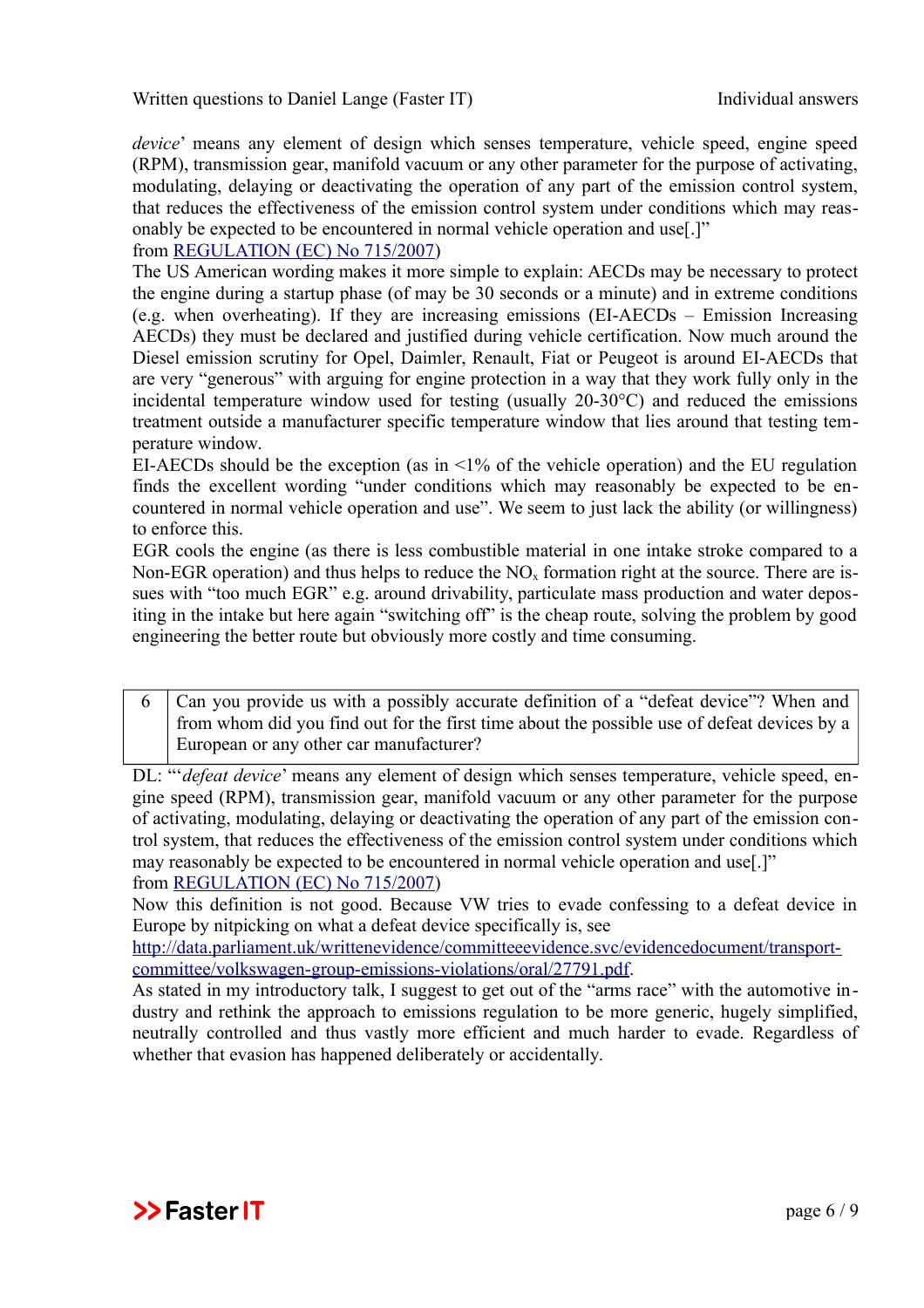7 According to your experience and knowledge what are the reasons for optimisation of ECU with regards to the effectiveness of ECT in diesel vehicles? If the ECU optimisation renders ECT ineffective during all or most of the driving of the vehicle under average normal conditions and outside laboratory testing, as revealed by ongoing investigations in the EU (FR, DE, UK), are those optimisation falling under the category of defeat devices?

DL: Managing the emissions of a modern Diesel engine under all environmental and vehicle usage conditions is a complex task. Obviously "reducing complexity" by switching off emissions treatment (say) below 17°C is an easy way out of this complexity and not detected during certification testing (as that happens at  $\sim$ 20-30°C). So time pressure, cost pressure or lazy engineering are possible reasons for such short-cuts. Bad management is the reason for unrealistic time pressure, cost pressure and badly led engineering teams.

As such emissions increasing codes are active "under conditions which may reasonably be expected to be encountered in normal vehicle operation" the are legally a defeat device.

8 Is it possible to distinguish between test results from cars with normally functioning software systems and test results from cars with defeat devices (or raise reasonable suspicions)?

FD: Test results can raise reasonable suspicions, but alone are not sufficient to prove the existence of a defeat device.

Each ECT has a number of key parameters that can be monitored over time to allow a deduction of whether the system is activated or not; a list of non-exhaustive examples is: for EGR, this would be the EGR rate itself, for LNT, it would be the combustion lambda value (indicating regeneration), and for SCR, it would be the amount of injected DEF.

There are other parameters that allow to characterize the efficiency of the applied techniques; for EGR, this is the raw emission rate  $(NO<sub>x</sub>$  concentration before exhaust treatment systems), for LNT and SCR this would be the ratio between  $NO<sub>x</sub>$  concentration before and after the treatment system.

It's important to note, however, that these values are only comparable under identical engine operating points, and often also depend on medium and long terms effects that can be hard to observe. This makes it difficult to directly compare two situations and understand whether the efficiency of the exhaust treatment was intentionally decreased, or was just decreased because of physical limits. Controlling as all relevant parameters is required to produce tests results that can be quantitatively compared. If controlling a parameter is not directly possible, the effect must be understood (for example, a particle filter regeneration must be detectable) and tests must be repeated in case such a parameter caused a deviation from a previous run.

In general, the approach to find defeat devices using tests is to look for non-continuous relationships between input parameters and emissions, where a small change in input parameters results in an unnaturally large change of output parameters.

As a simplified example, if a car produces about  $10\%$  more NO<sub>x</sub> at a 5% higher engine load, that can probably be explained by the different operating conditions due to the higher engine load. However if the same car produces about 500% more  $NO<sub>x</sub>$  at a 5% higher engine load, even though all other parameters are (within a reasonable range) constant, it indicates that the car operates in a different mode.

This alone is not necessarily an indication of a defeat device, however, as there are various legitimate reasons to operate temporary in non-emission optimized operating points. One example is

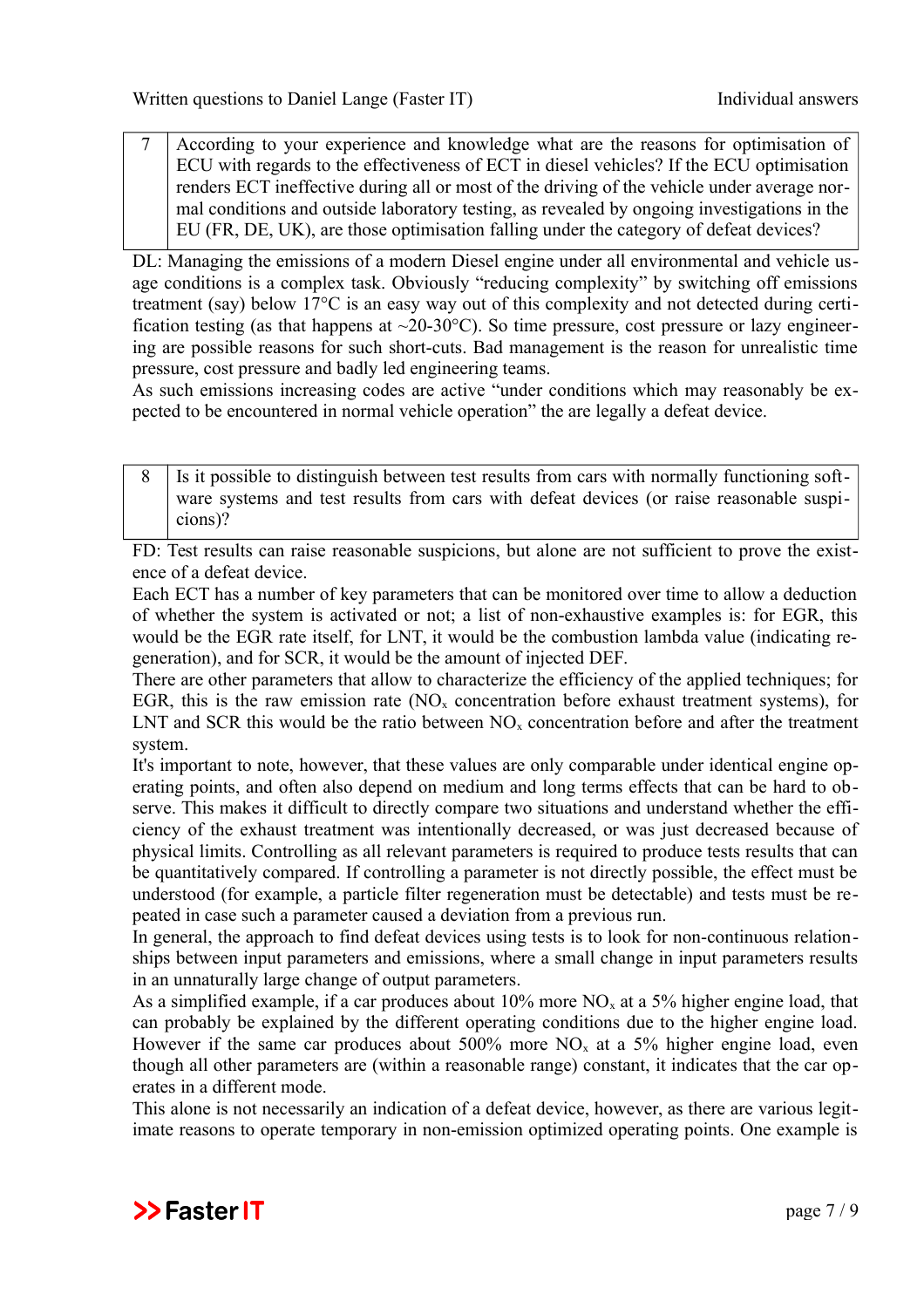a particle filter regeneration that requires high exhaust temperatures which will result in additional fuel burnt. But also hard safety limits that are required for proper engine operations can cause such abrupt changes. (It must also be noted that it's well possible to build more sophisticated defeat devices that do not cause abrupt changes, but instead gradually transition from one mode to another.)

If such suspicious behaviour is found, the exact conditions that cause the behavioural change must be characterized. One way is to look at the ECU software, for example with reverse-engineering, another method is to do more directed (A/B) testing to eliminate unused but possible detection criteria. Once the exact switch criteria has been found, the motivation for the criteria needs to be found. If the criteria can't be explained with a physical necessity, the car manufacturer needs to be able to explain why the criteria was necessary and does not resemble a defeat device.

DL: As stated in my introductory remarks, I would turn the process around. The OEM submits each software release for certification and specificities all changed and explicitly all AECDs (see Q5 for a definition) and their justification. Not specifying an AECD or not submitting the software release at all leads to immediate voiding of the vehicle approval and a significant fine per affected vehicle. As all software releases are stored with the (national) governing institutions no arguments about software content can ever arise again. And the tedious and error-prone work of reverse engineering is avoided for all cases but to prove a software found in the field is identical to a submitted software release version. Which is rather trivial.

9 Is it possible to develop a "cheat device" that can be used as a cycle beating technology in RDE-tests? If not, why not? If yes, how could it be prevented? Will more rigorous and well-designed type approval procedure be sufficient to prevent the use of defeat devices? Could including a specific test for detection of various defeat devices during the type-approval, conformity of production and in-service conformity tests be a solution? How difficult would it be to develop a software test as part of the type approval system?

FD/DL: In general, RDE exercises more driving situations, which ensures that the ECT are fully operational and produce compliant behaviour over a much wider operational range. This could be seen to reduce the incentive of defeat devices since the ECT must demonstrably work in these more natural driving situations that are resembled by the RDE tests. However as long as there are still downsides of activating the ECT (e.g. increased fuel consumption, reduced vehicle agility), some incentive will remain to detect the cycle and behave differently in a non-test situation.

There are criteria that allow an RDE test to be easily detected (for example increased exhaust backpressure due to the PEMS device), and be treated differently from a normal driving situation. Further, even RDE tests are not exhaustive; many typical driving scenarios will not be part of the test. The nature of the remaining cycle detection criteria will make it harder to detect defeat devices when looking at the ECU from a black box perspective (i.e. observe inputs and outputs, but no internal state), because there are so many input variables that exhaustive testing of all combinations is impossible to do. This is true to some extend even with a simulation model of the ECU (i.e. the ability to simulate arbitrary driving situations purely in software); in that case, the ECU may even detect being simulated instead of operated in a real vehicle.

As said earlier: DL suggests to not mend the broken system by applying yet another fixture but to invest some time and brain power into simplifying regulations but strengthening enforcement. E.g. why not have every company, NGO, government body define as many RDE tests as they like. And vehicles need to perform in these according to specification and type approval. Regard-